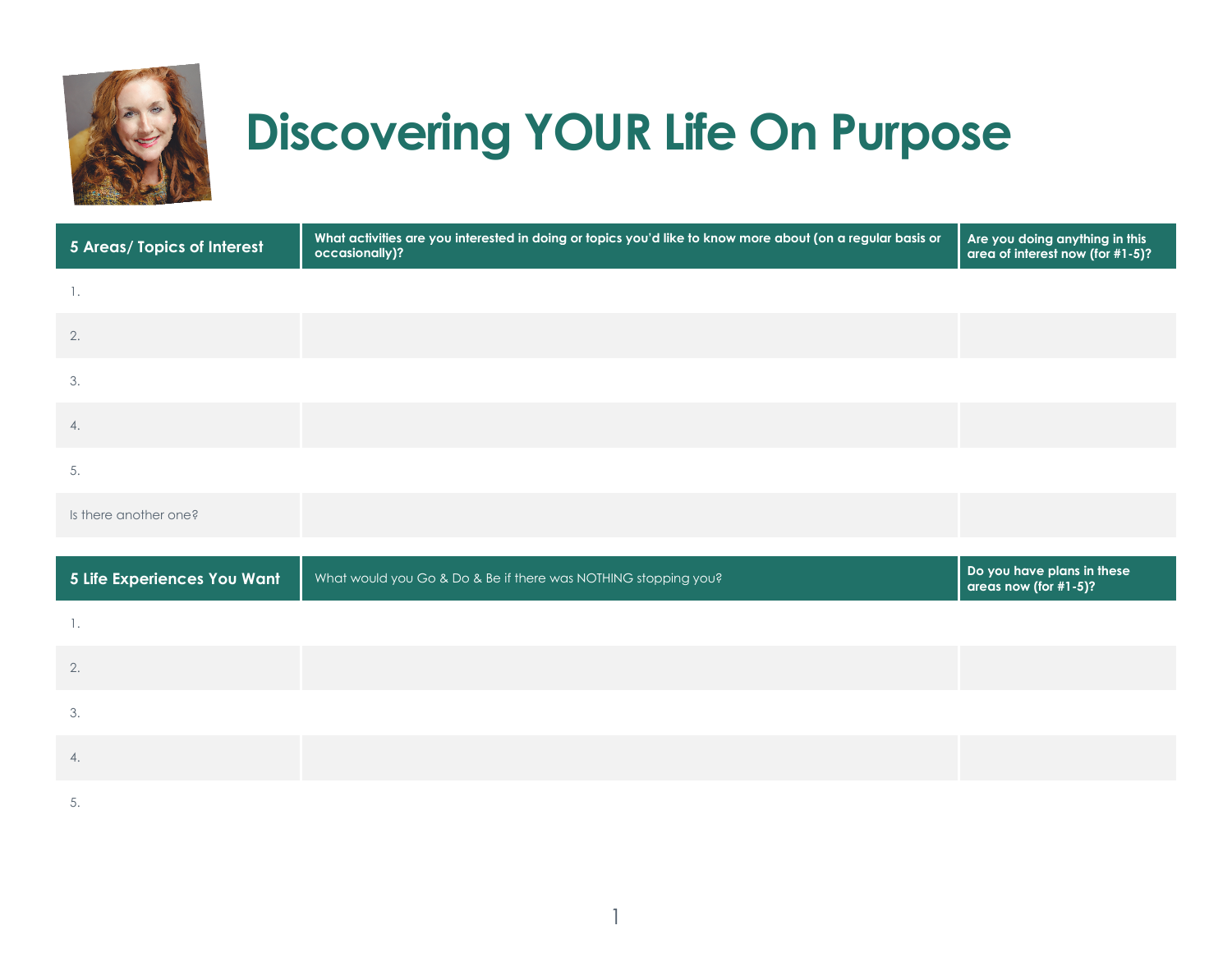

## **Discovering YOUR Life On Purpose**

| What Do You Know & Do? | What areas do you have knowledge and skills (from life experiences or education<br>or both)?                                                       | Do you enjoy using these<br>knowledge and skills? |
|------------------------|----------------------------------------------------------------------------------------------------------------------------------------------------|---------------------------------------------------|
| $\overline{1}$ .       |                                                                                                                                                    |                                                   |
| 2.                     |                                                                                                                                                    |                                                   |
| 3.                     |                                                                                                                                                    |                                                   |
| $\mathbf{4}$           |                                                                                                                                                    |                                                   |
| 5.                     |                                                                                                                                                    |                                                   |
| What else?             |                                                                                                                                                    |                                                   |
|                        |                                                                                                                                                    |                                                   |
| Who Do You Know?       | What 5 people do you know who could be CONNECTORS for you to opportunities in your areas of interest<br>and/ or in your knowledge and experiences? | Do you know what you'd say<br>to them?            |
| $\overline{1}$ .       |                                                                                                                                                    |                                                   |
| 2.                     |                                                                                                                                                    |                                                   |
| 3.                     |                                                                                                                                                    |                                                   |
| 4.                     |                                                                                                                                                    |                                                   |
| 5.                     |                                                                                                                                                    |                                                   |